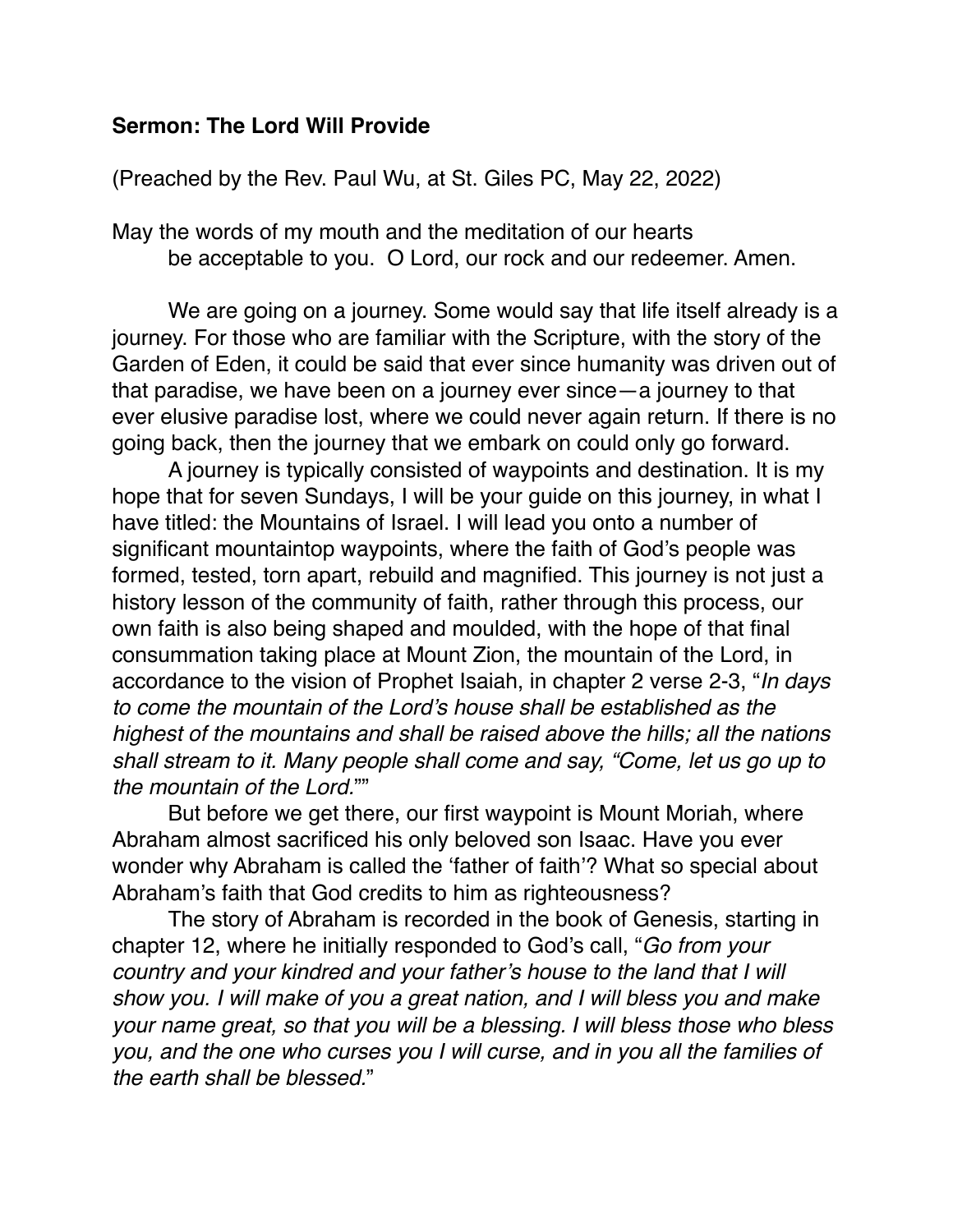Though Abraham packed up his all belongings and went, his journey was anything but faithful. The 'lack of faith' might be a more appropriate term to describe Abraham. As he and his wife Sarai journeyed through the land of Canaan, a rather foreign land to them, he pretended that Sarai was his sister because she was very beautiful. He thought, should powerful rulers of that land take interest in Sarai, pretending to be her brother instead of her husband, might give him a better chance not to be killed. Though God did come to his aid and rescue, Abraham later pull the same stunt again, not once but twice. His lack of trust in God's protection and provision is really quite jarring.

Abraham's lack of faith was also on display, in the whole episode with Hagar, that is Sarah's servant girl. Though God had repeatedly promised that an offspring will come out of Sarah, that promised was delayed. Then the weak-willed Abraham complied with Sarah's scheme to sleep with Hagar so to bear him a son, Ishmael, through an illegitimate way. I won't go into all the details, but suffice to say it ended in complete disaster, a sad display of doubt and human folly.

So how is it a seemingly weak and foolish man like Abraham came to be known as the father of faith? It all hinges on what happened on top Mount Moriah. The story in Genesis 22 starts with God putting Abraham's faith to the test. We as reader may know that God was testing him, but Abraham did not, not for certain. From time to time God does test us, through various means and challenges, to reveal to us our inner most thoughts, forcing us to confront the crucial question of 'why do we worship God?'.

So God called out to Abraham, and he replied, "Here I am." "Here I am!" We will come across this same reply a total of three times in this chapter, each marking a significant point in this story. So God commanded Abraham, "*Take your son, your only son Isaac, whom you love, and go to the land of Moriah and offer him there as a burnt offering on one of the mountains that I shall show you*."

Human sacrifice was an accepted practice in the land of Canaan, as part of worshipping other false deities. However, in so far as the worship of the LORD God, the one and only true God of creation and salvation, human sacrifice has never been part of faith. Making this matter worse, the object of this sacrificial demand, is none other than Issac, the heir to the covenantal promise that God originally made with Abraham, the one and only and beloved son. It is worth noting that facing such an outrageous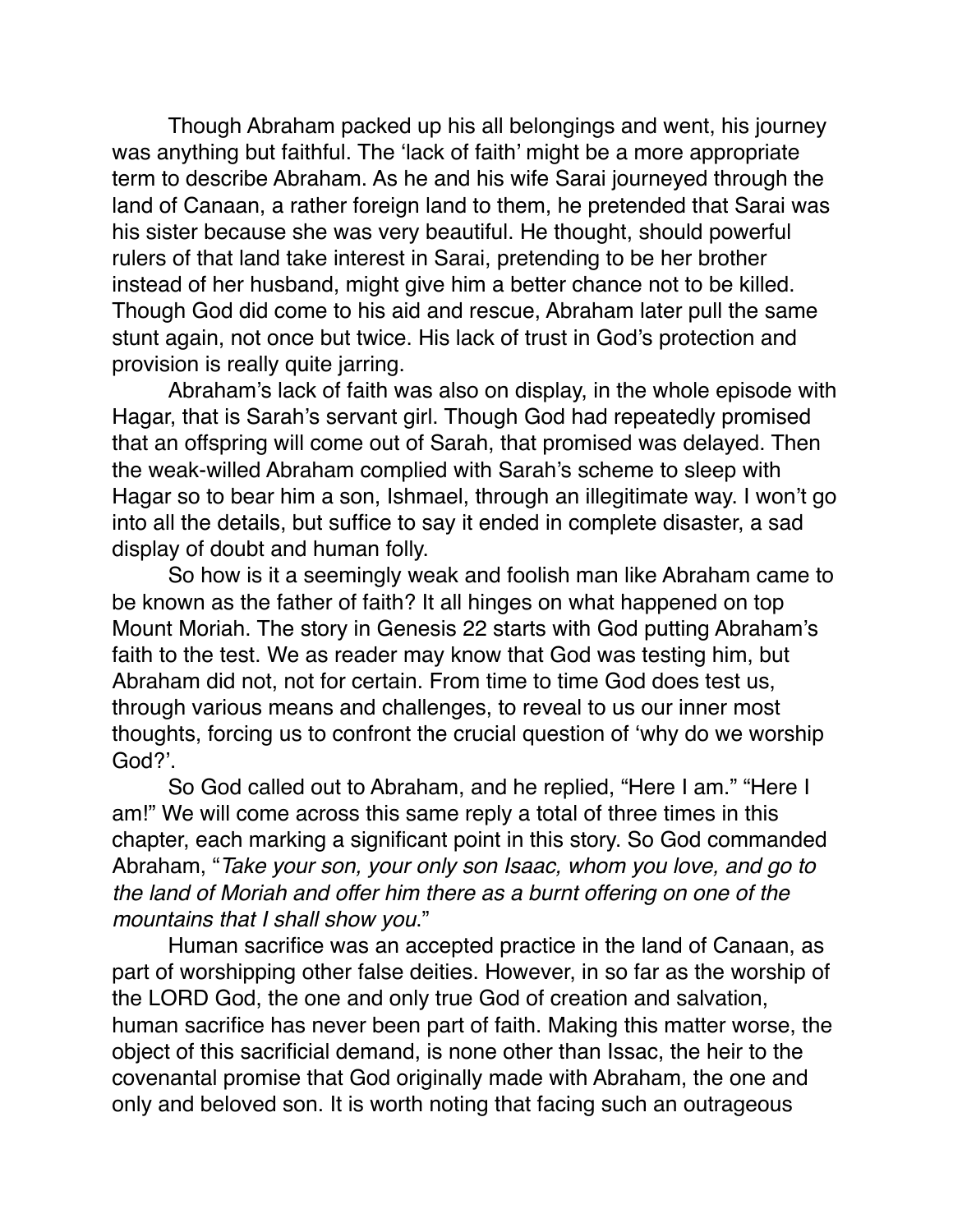demand, a violation of God's own covenant, a contradiction of God's known character, Abraham was rather docile, compliant even—he did not bargain with God. Unlike previously when the cities of Sodom and Gomorrah were facing divine judgement and punishment, Abraham bargained hard, repeatedly, for God mercy. Yet, when facing the sacrifice of Isaac, Abraham did not even raise a peep.

That objection (or shall I call it 'a mild questioning') would come from Isaac himself in verse 7, as they were walking up to Mount Moriah, he said to his father Abraham, "Father!" And he said, "Here I am, my son." (the second 'Here I am' in this story). Isaac then inquired, "*The fire and the wood are here, but where is the lamb for a burnt offering?*" An astute observation, where is the lamb for the burnt offering? To which Abraham replied, "*God himself will provide the lamb for a burnt offering, my son.*"

Was it simply a lie to pacify his son, or did Abraham actually believe in what he said, we do not know. Whether Isaac was truly satisfied with that answer, also we do not know. What we do know is from that point on, Isaac remained silent, compliant just as his father, as two of them walked on together.

When they reach the mountain top, to the place that God had shown them, Abraham built an altar made of wood. He bound his son Isaac and laid him on the wooden altar. Not a word was spoken between them. With tears in his eyes, and anguish in his heart, the father then reached out his hand and took the knife intending to complete that dreadful act, to kill the son. Just before the fatal blow struck, the angel of the Lord called out to him from heaven, "Abraham, Abraham!" And he replied, "Here I am" (most gleefully). The third, the final and the most crucial 'here I am' statement of the story.

Then God's messenger said, ""*Do not lay your hand on the boy or do anything to him, for now I know that you fear God, since you have not withheld your son, your only son, from me.*" It was a test! It really is just a test! And Abraham looked up and saw a ram, caught in a thicket by its horns. He then went and took the ram and offered it up as a burnt offering instead of his son. So Abraham called that place, Yahweh Yir-eh, meaning '**The Lord will provide**', as it is said to this day, "On the mount of the Lord it shall be provided."

In Judaism, Mount Moriah is identified as Jerusalem, for in 2 Chronicle chapter 3, King Solomon was said to have built the temple of the Lord on Mount Moriah, though that identification is widely contested. More